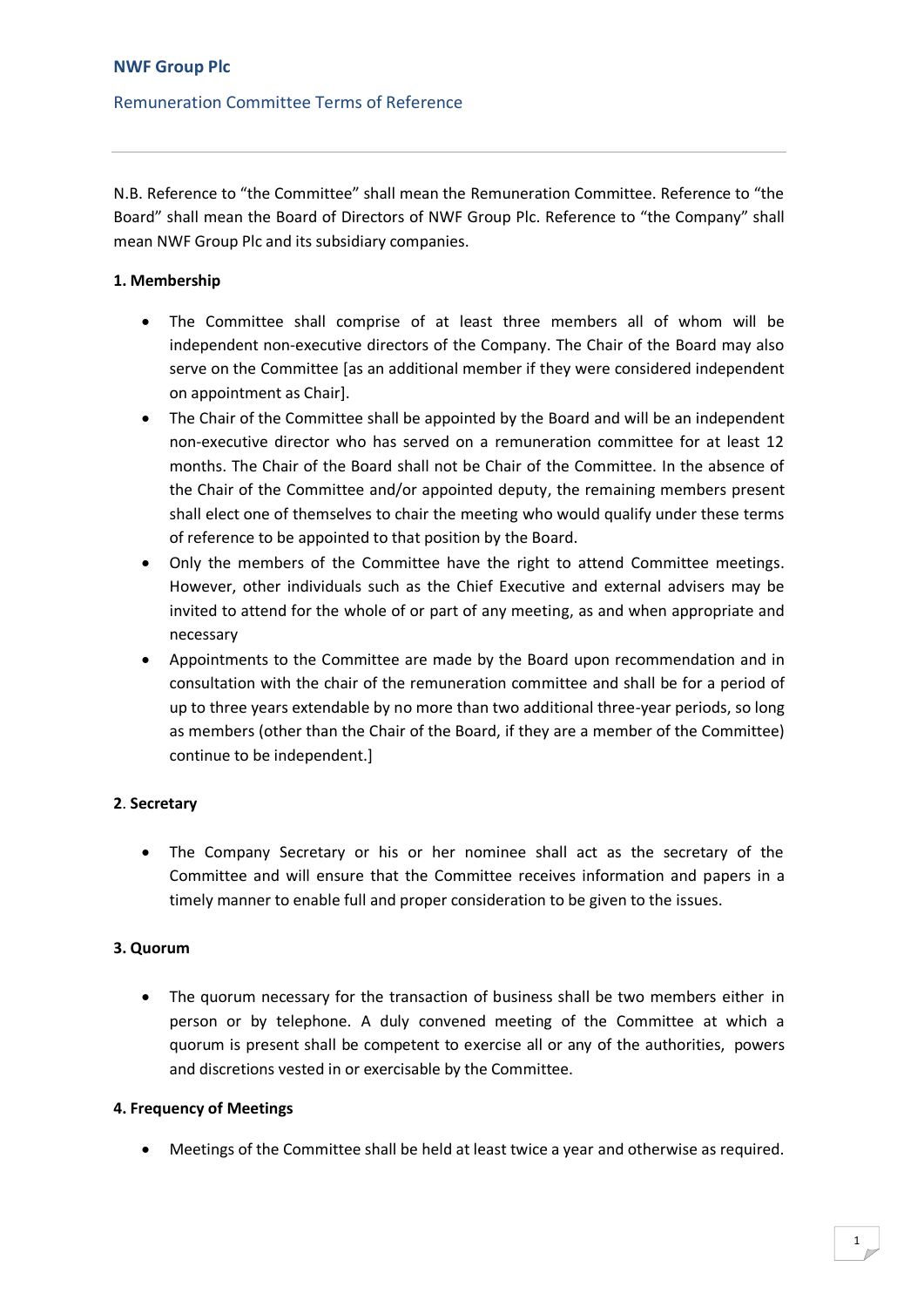# Remuneration Committee Terms of Reference

### **5. Notice of Meetings**

- Meetings of the Committee shall be called by the Secretary of the Committee at the request of the Committee Chair or any of its members.
- Unless otherwise agreed, notice of each meeting confirming the venue, time and date together with an agenda of items to be discussed, shall be forwarded to each member of the Committee, any other person required to attend no later than five working days before the date of the meeting. Supporting papers shall be sent to Committee members and to other attendees, as appropriate, at the same time.

#### **6. Minutes of Meetings**

- The Secretary of the Committee shall minute the proceedings and resolutions of all Committee meetings, including the names of those present and in attendance.
- Draft minutes of Committee meetings shall be circulated promptly to all members of the Committee. Once approved, the minutes should be circulated to all other members of the Board unless in the opinion of the Committee Chair it would be inappropriate to do so.

#### **7. Engagement with Shareholders/AGM**

• The Committee Chair should attend the AGM to answer any shareholder questions on the Committee's activities. In addition, the committee chair should seek engagement with shareholders on significant matters related to the committee's areas of responsibility.

#### **8. Duties**

The Committee should carry out the duties detailed below for the parent company, major subsidiary undertakings and the group as a whole, as appropriate.

The Committee shall:

- Have delegated responsibility for setting the remuneration policy for all executive directors of NWF Group Plc, the Company Secretary, Company Chair and Directors of subsidiary companies (the Executive Management Team), including pension rights and any compensation payments.
- The Board itself or, where required by the Articles of Association, the shareholders should determine the remuneration of the non-executive directors within the limits set in the Articles of Association. No director or senior manager shall be involved in any decisions as to their own remuneration.
- In determining such policy, take into account all factors which it deems necessary including relevant legal and regulatory requirements, and associated guidance. The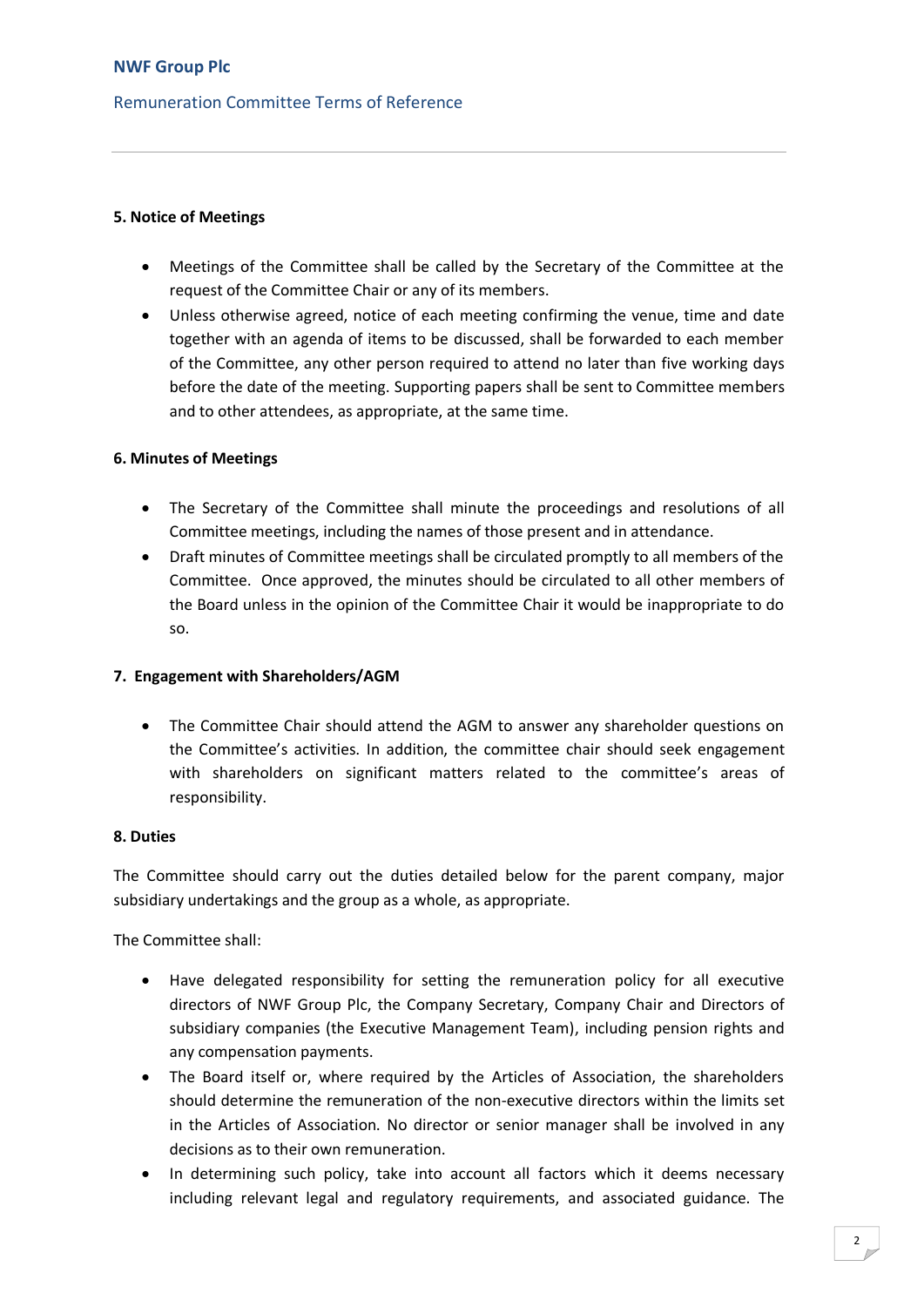### Remuneration Committee Terms of Reference

objective of such a policy shall be to attract, retain and motivate executive management of the quality required to run the Company successfully without paying more than is necessary, having regard to views of shareholders and other stakeholders.

- Design remuneration policies and practices to support risk appetite, strategy and promote the long-term sustainable success, with executive remuneration aligned to company purpose and values, clearly linked to the successful delivery of the company's long-term strategy, and that enable the use of discretion to override formulaic outcomes and to recover and/or withhold sums or share awards under appropriate specified circumstances.
- When setting the remuneration policy for directors, review and have regard to pay and employment conditions across the group, especially when determining annual salary increases.
- Review the on-going appropriateness and relevance of the remuneration policy.
- Establish remuneration schemes that promote long-term shareholding by executive directors that support alignment with long-term shareholder interests, with share awards subject to a total vesting and holding period of five years, and a formal policy for post-employment shareholding requirements encompassing both unvested and vested shares.
- Within the terms of the agreed policy and in consultation with the Chair and/or Chief Executive, as appropriate, determine the total individual remuneration package of each member of the Executive Management Team including bonuses, incentive payments and share options or other share awards. The choice of financial, non-financial and strategic measures is important, as is the exercise of independent judgment and discretion when determining remuneration awards, taking account of company and individual performance and wider circumstances.
- Obtain reliable, up-to-date information about remuneration in other companies of comparable scale and complexity. To help it fulfil its obligations the Committee shall have full authority to appoint remuneration consultants and to commission or purchase any reports, surveys or information which it deems necessary at the expense of the Company but within any budgetary restraints imposed by the Board. However the company should avoid designing pay structures based solely on benchmarking to the market and the performance targets to be used.
- Be exclusively responsible for establishing the selection criteria, selecting, appointing and setting the terms of reference for any remuneration consultants who advise the Committee. When determining executive director remuneration policy and practices, consider requirements such as clarity, simplicity, risk mitigation, predictability, proportionality, and alignment to culture.
- Review the design of all share incentive plans for approval by the Board and, where required, shareholders. For any such plans, determine each year whether awards will be made, and if so, the overall amount of such awards, the individual awards to executive directors, the Company Secretary and other designated senior executives and the performance targets to be used.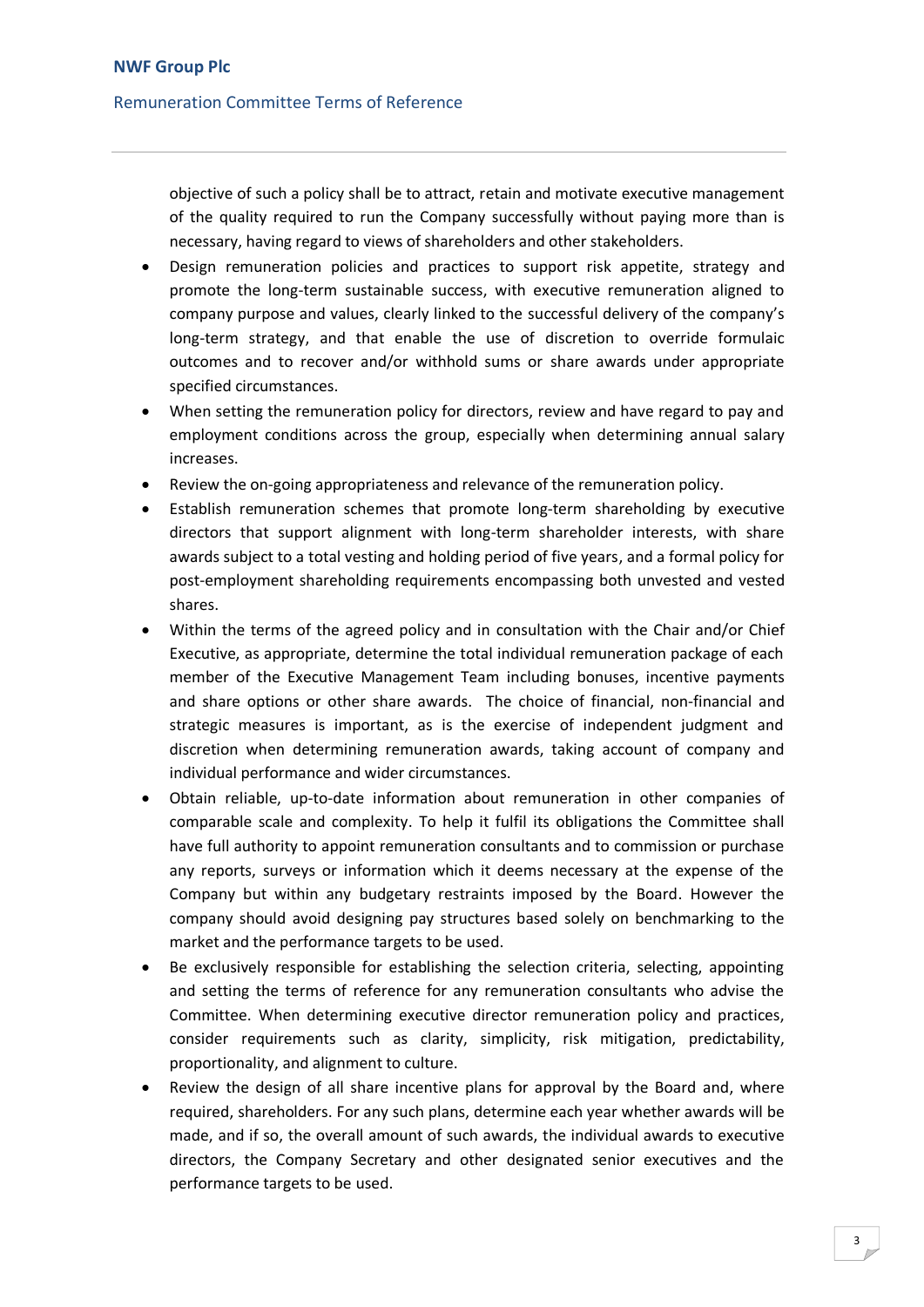## Remuneration Committee Terms of Reference

- Determine the policy for, and scope of, pension arrangements for each executive director and other designated senior executives.
- Oversee any major changes in employee benefit structures throughout the Group.
- Agree the policy for authorising claims for expenses from the directors.
- Work and liaise as necessary with all other Board Committees, ensuring the interaction between committees and with the board is regularly reviewed.

#### **9. Reporting Responsibilities**

- The Committee Chair shall report to the Board on its proceedings after each meeting on the nature and content of its discussion, recommendations and action to be taken.
- The Committee shall make whatever recommendations to the Board it deems appropriate on any area within its remit where action or improvement is needed, and adequate time should be available for board discussion when necessary.
- Through the Chair of the Board, ensure that the Company maintains contact as required with its principal shareholders about remuneration.
- The committee shall ensure that provisions regarding disclosure of information, including pensions, as set out in The Companies (Directors Remuneration Policy and Directors' Remuneration Report) Regulations 2019 are fulfilled and produce a report of the directors' remuneration policy and practices to be included in the company's annual report and ensure each year that it is put to shareholders for approval at the AGM as necessary.
- If the committee has appointment renumeration consultants, the annual report of the company's remuneration policy should identify such consultants and state whether they have any other connection with the company or individual directors.
- The committee shall provide a description of its work in the annual report.

#### **10. Other Matters**

The Committee shall:

- Have access to sufficient resources in order to carry out its duties, including access to the company secretariat for assistance as required.
- Be provided with appropriate and timely training, both in the form of an induction programme for new members and on an on-going basis for all members.
- Give due consideration to laws and regulations and any published guidelines or recommendations regarding the remuneration of company directors and the formation and operation of share incentive plans, the requirements of the FCA's Listing Rules, Prospectus Rules, Disclosure Guidance and Transparency Rules sourcebook and any other applicable rules, as appropriate; and
- Arrange for periodic reviews of its own performance and,